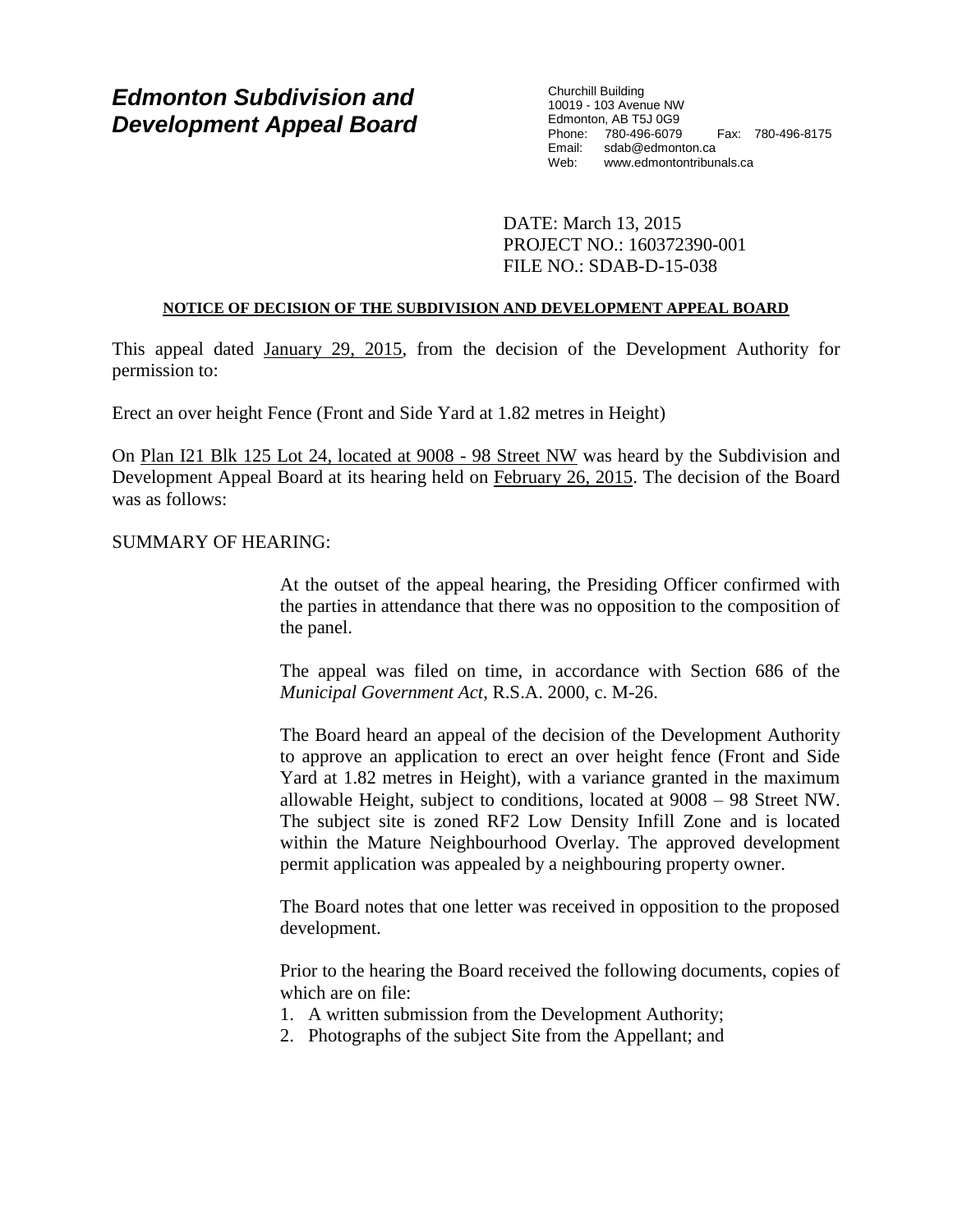3. A letter in opposition to the proposed development from the Strathcona Centre Community League.

The Board heard from Ms. M. Thill, the Appellant, who was accompanied by Mr. J. DeHaan. Together they made the following points:

- 1. In their opinion, the area is pedestrian friendly and it is important to maintain the pedestrian-friendly streetscape. Therefore, the fence on the subject property should remain at 4 feet as the proposed 6-foot fence will negatively impact the enjoyment of their property.
- 2. It was their assumption that the fence would be a solid structure, but realized that a solid structure is not what has been proposed after discussing the fence with the Respondent.
- 3. They spoke to the Respondent and have reached an agreement that will allow for privacy on the subject property as well as retain the pedestrian-friendly streetscape.
- 4. The Respondent has agreed to construct a concrete base and integrate portions of the existing wrought iron fence on top, up to a maximum of 6 feet.
- 5. Their main concern was that the development permit does not specify conditions on the design of the fence and materials to be utilized. The successor of the property could build a solid fence, which would negatively impact the pedestrian-friendly nature of the neighbourhood.

The Board then heard from Mr. D. Johnston and Ms. K. Mark, representing the Sustainable Development Department, who answered questions by the Board:

- 1. They reviewed the written submission provided to the Board, noting the setback of 6.0 metres between the fence and the front curb and the setback of 6.52 metres between the fence and the flanking side curb.
- 2. They confirmed that the Development Authority does not impose conditions relating to fence material or design on residential development permits.
- 3. In their opinion, there will be no impact on vehicular sight lines regardless of what materials are used to construct the fence.
- 4. The approval was made on the understanding that the existing design and wrought iron materials will be used.
- 5. The subject property is unique regarding the size, depth and width of the lot as well as its location, being a corner site.
- 6. The proposed fence will increase the available amenity space on the subject property.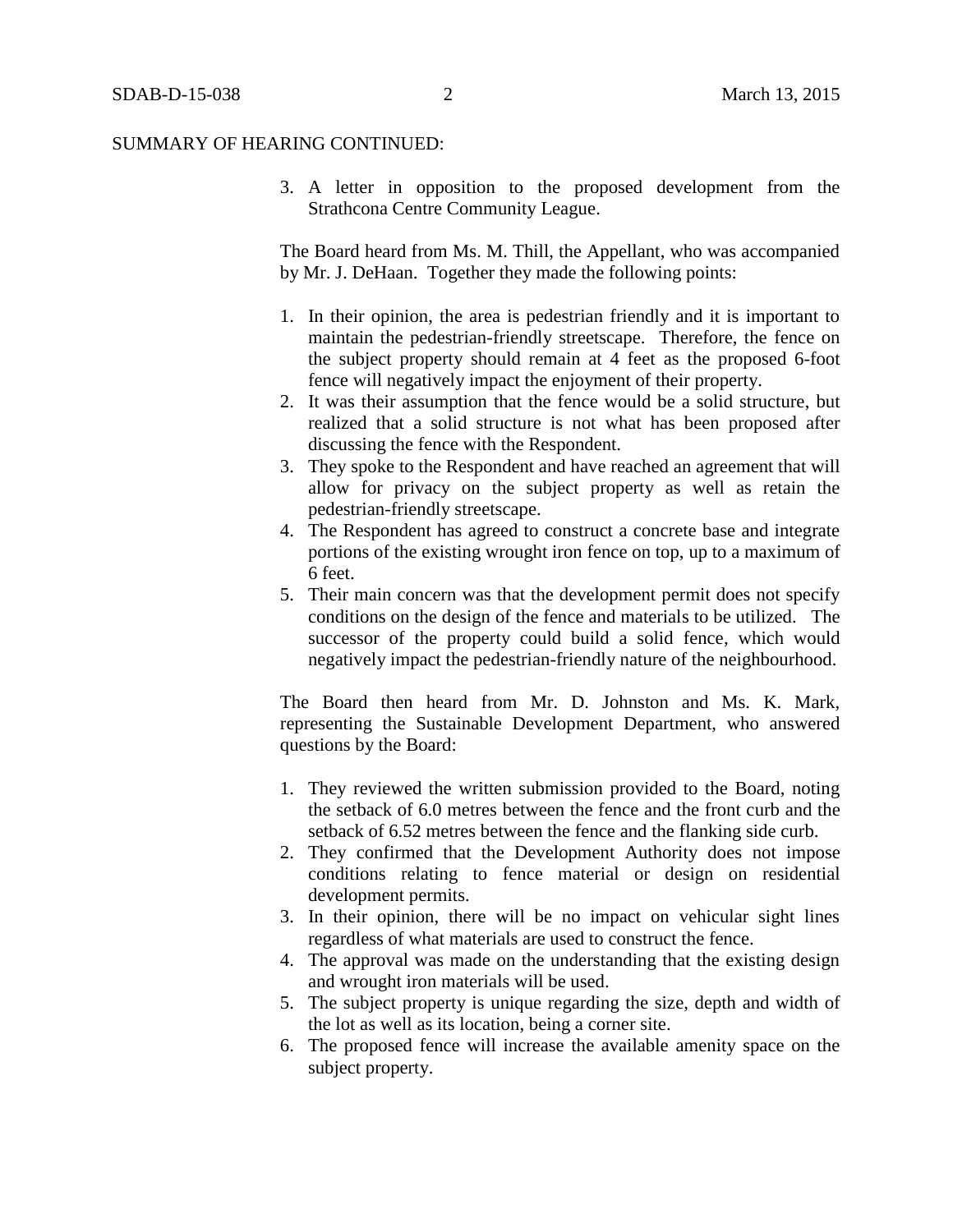7. They confirmed that the decision of the Development Authority would not have been different if they received the letter from the Strathcona Centre Community League earlier given the physical hardship unique to the lot.

The Board heard from Mr. K. Handzic, the Respondent, who made the following points:

- 1. He would like to maintain the overall appearance of the fence by raising the existing fence and adding a two foot concrete wall.
- 2. He is concerned for the safety of his young children as this is a busy pedestrian area with access to the Millcreek Ravine.

In rebuttal, Mr. J. DeHaan made the following points:

1. His main concern is the maintenance of the pedestrian-friendly neighbourhood and the aesthetics of the neighbourhood.

## DECISION:

that the appeal be DENIED and the decision of Approval by the Development Authority CONFIRMED.

The Development Authority's decision contained the following variance and conditions:

#### Variance:

Section 49.4 - relaxed - the maximum height of a fence raised from 1.2 metres to 1.83 metres.

### Conditions:

This Development Permit authorizes the construction of an over height fence (front and flanking side at 1.83 metres in height) only.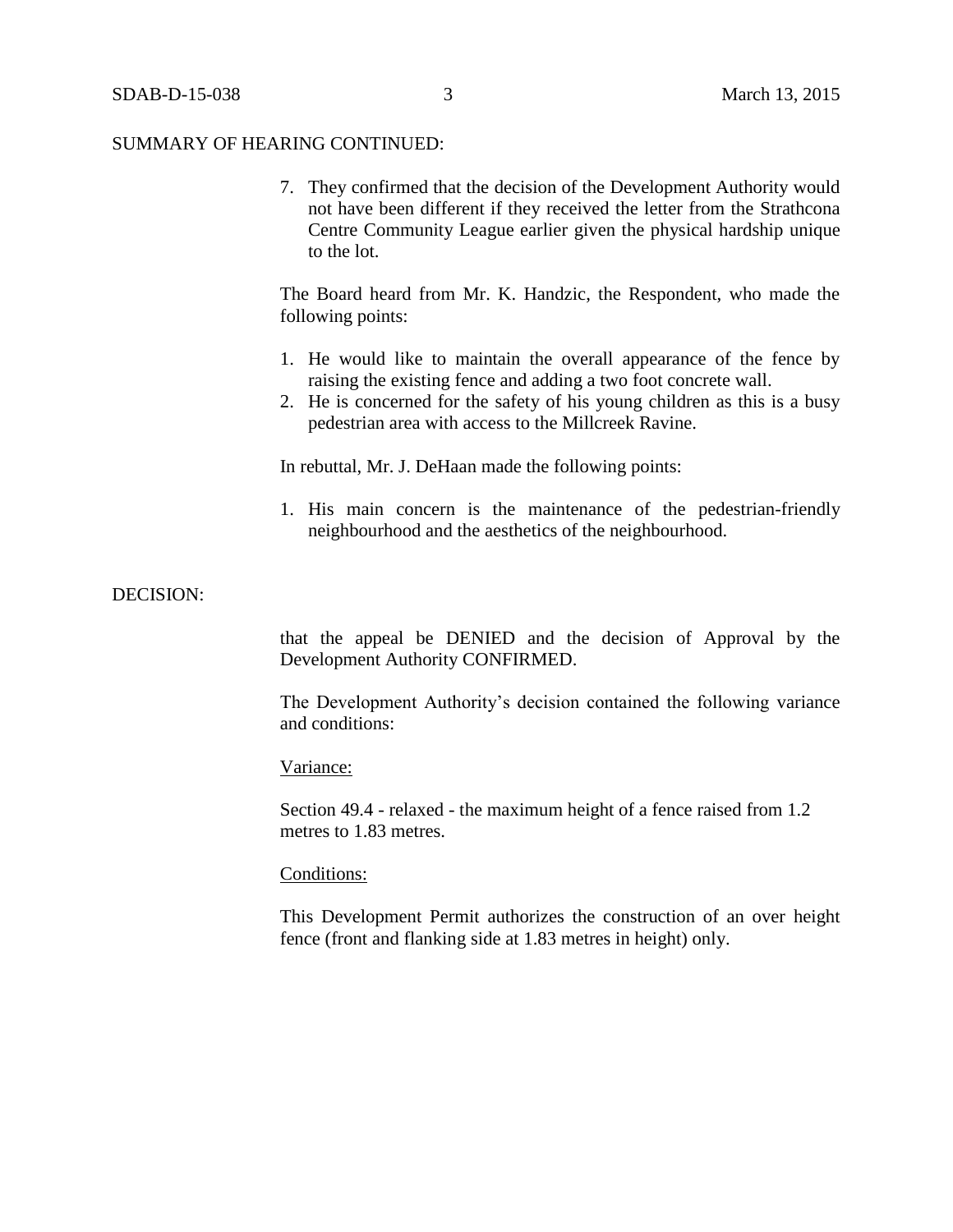An approved Development Permit means that the proposed development has been reviewed only against the provisions of the Edmonton Zoning Bylaw. It does not remove obligations to conform with other legislation, bylaws or land title instruments such as the Municipal Government Act, the ERCB Directive 079, the Edmonton Safety Codes Permit Bylaw or any caveats, covenants or easements that might be attached to the Site.

Unless otherwise stated, all above references to section numbers refer to the authority under the Edmonton Zoning Bylaw 12800.

## REASONS FOR DECISION:

The Board finds the following:

- 1. The proposed development is Accessory to a Permitted Use in the RF2 Low Density Infill Zone.
- 2. The Board accepts the submission of the Development Authority that the sight lines of vehicular traffic will not be impacted given the sufficient distance of the proposed fence from the public sidewalk and public roadway, and the materials to be utilized for the construction of the fence.
- 3. The Board accepts the evidence of the Development Authority that there is a physical hardship regarding the lot. The Site is a Corner Lot with only one amenity space located on southeast portion of the lot. The Board finds the amenity space abuts two public sidewalks and the proposed development will allow for privacy.
- 4. The Board is satisfied that the Appellant is content with the proposed development after discussions with the Respondent.
- 5. The Board notes that one letter was received in objection to the proposed development but is satisfied the proposed design and materials utilized will mitigate the concerns of the Strathcona Centre Community League.
- 6. Based on the above, it is the opinion of the Board, that the proposed development will not unduly interfere with the amenities of the neighbourhood nor materially interfere with or affect the use, enjoyment or value of neighbouring parcels of land.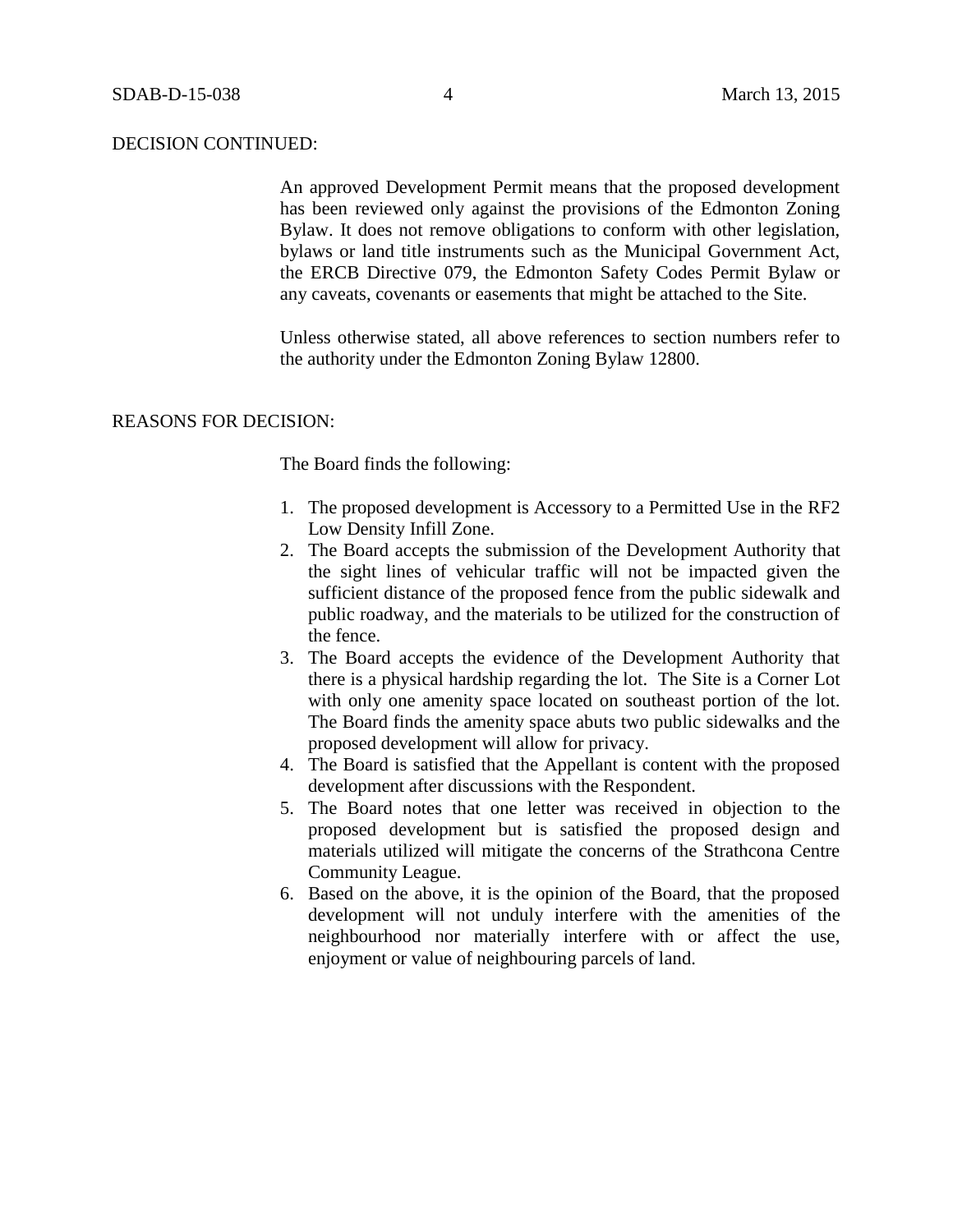# **IMPORTANT INFORMATION FOR APPLICANT/APPELLANT**

- 1. **THIS IS NOT A BUILDING PERMIT.** A Building Permit must be obtained separately from the Sustainable Development Department, located on the 5th Floor, 10250 – 101 Street, Edmonton.
- 2. When an application for a Development Permit has been approved by the Subdivision and Development Appeal Board, it shall not be valid unless and until any conditions of approval, save those of a continuing nature, have been fulfilled.
- 3. A Development Permit shall expire and shall no longer be valid after one year from the date of approval of the Permit, if no construction has been initiated. However, if the permit holder is unable to proceed pending a court decision involving the proposed development, time shall not run until such proceedings are finally completed. For further information, refer to Section 22 of the Edmonton Zoning Bylaw, 12800.
- 4. Notwithstanding clause (3) above, if a Building Permit is issued for the development within the twelve month period, the Development Permit issued therefore shall not lapse unless and until the Building Permit so issued is cancelled or allowed to lapse by virtue of work not having commenced within the statutory minimum period.
- 5. This decision may be appealed to the Alberta Court of Appeal on a question of law or jurisdiction under Section 688 of the Municipal Government Act, R.S.A. 2000, c. M-26. If the Subdivision and Development Appeal Board is served with notice of an application for leave to appeal its decision, such notice shall operate to suspend the Development Permit.
- 6. When a decision on a Development Permit application has been rendered by the Subdivision and Development Appeal Board, the enforcement of that decision is carried out by the Sustainable Development Department, located on the 5th Floor, 10250 – 101 Street, Edmonton.

Mr. V. Laberge, Presiding Officer SUBDIVISION AND DEVELOPMENT APPEAL BOARD

CC:

NOTE: Citizens can call 311, 24-hours a day, every day of the year for access to City of Edmonton information, programs and services.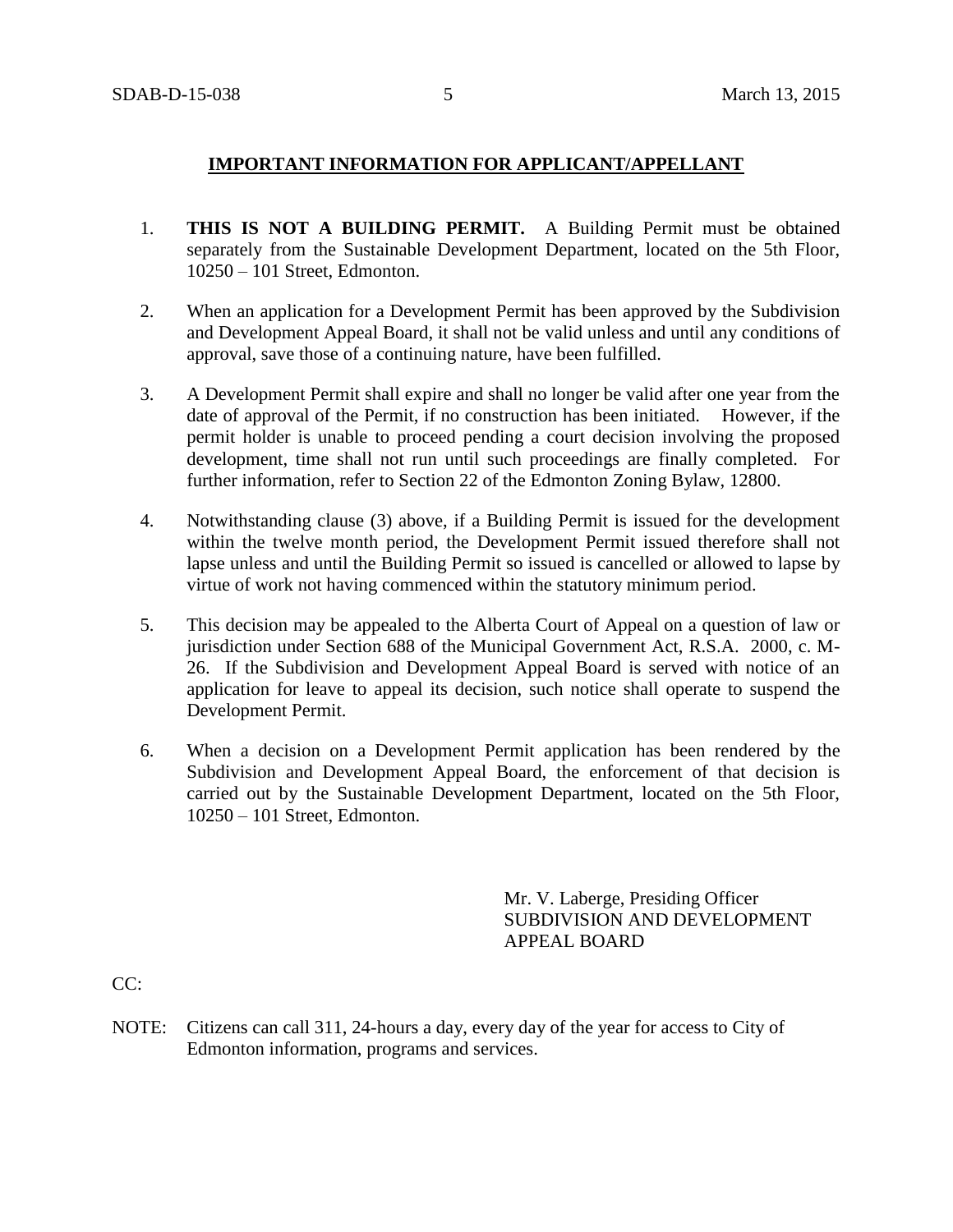# *Edmonton Subdivision and Development Appeal Board*

Churchill Building 10019 - 103 Avenue NW Edmonton, AB T5J 0G9 Phone: 780-496-6079 Fax: 780-496-8175 Email: sdab@edmonton.ca<br>Web: www.edmontontribut Web: www.edmontontribunals.ca

DATE: March 13, 2015 PROJECT NO.: 164592126-001 FILE NO.: SDAB-D-15-039

## **NOTICE OF DECISION OF THE SUBDIVISION AND DEVELOPMENT APPEAL BOARD**

This appeal dated February 2, 2015, from the decision of the Development Authority for permission to:

Construct a Single Detached House with attached Garage, veranda, fireplace, rear covered deck (1.52m x 3.81m), rear uncovered deck (2.74m x 3.81m) and basement development (not to be used as an additional Dwelling)

On Plan 6086CL Blk 6 Lot 4, located at 9610 - 99A Street NW, was heard by the Subdivision and Development Appeal Board at its hearing held on February 26, 2015. The decision of the Board was as follows:

## SUMMARY OF HEARING:

At the outset of the appeal hearing, the Presiding Officer, Mr. V. Laberge, disclosed that he had played recreational floor hockey with the Appellant's neighbour who was in attendance of the hearing. The Presiding Officer confirmed with the parties in attendance that there was no opposition to the composition of the panel.

The appeal was filed on time, in accordance with Section 686 of the *Municipal Government Act*, R.S.A. 2000, c. M-26.

The Board heard an appeal of the decision of the Development Authority to refuse an application to construct a Single Detached House with attached Garage, veranda, fireplace, rear covered deck (1.52 metres by 3.81 metres), rear uncovered deck (2.74 metres by 3.81 metres) and basement development (not to be used as an additional Dwelling), located at 9610 – 99A Street NW. The subject site is zoned RF3 Small Scale Infill Development Zone and is within the Mature Neighbourhood Overlay. In addition, the North Saskatchewan River Valley and Ravine System Protection Overlay applies to the Site. The development permit application was refused because of a deficiency in the minimum required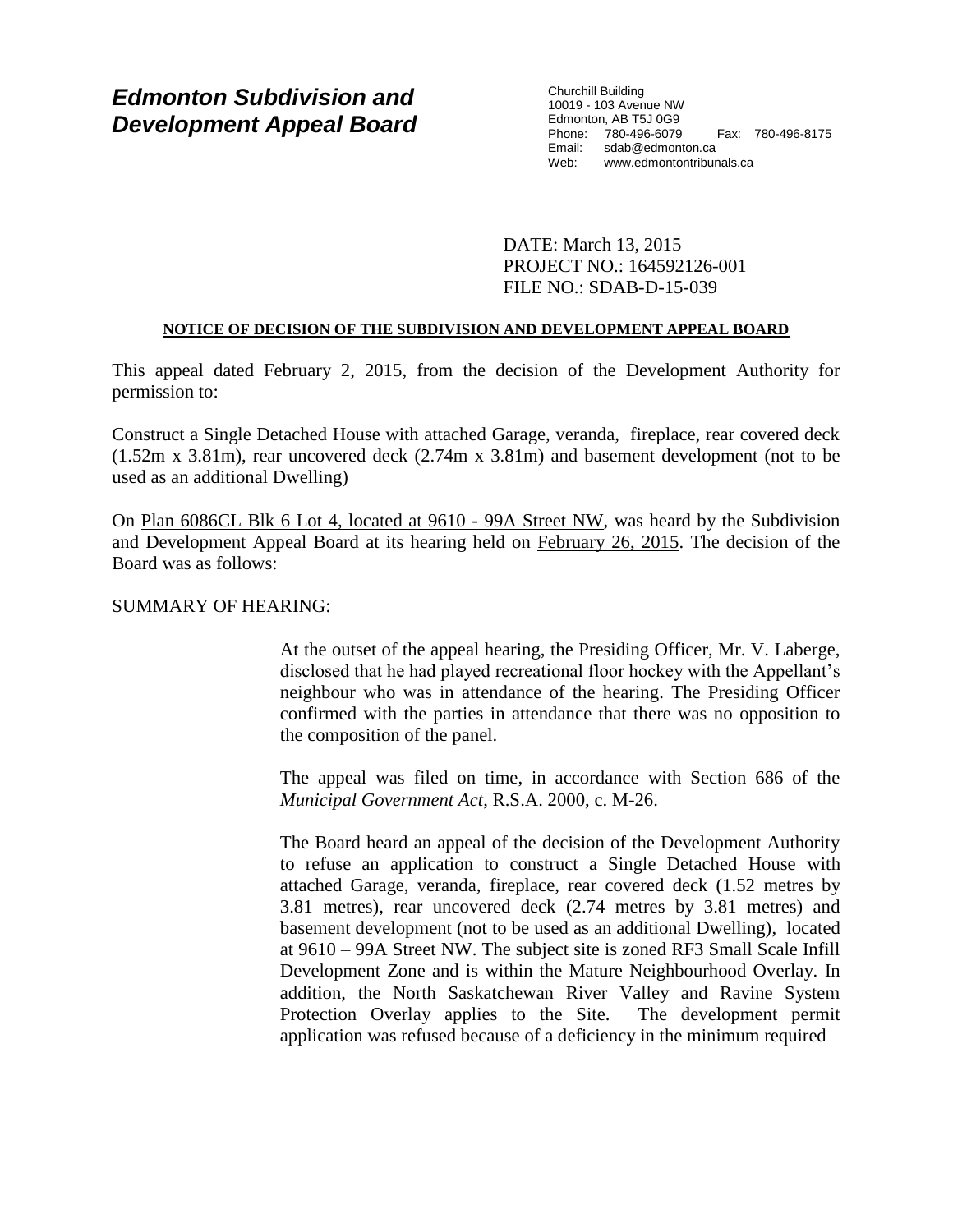Front Setback, the minimum required Rear Setback, that being 40 percent of the Site Depth, an excess in the maximum allowable Site Coverage for a Principal Building, an excess in the maximum allowable Height, an excess in Basement elevation above Grade, and because the proposed vehicular access from the front public roadway is not permitted.

The Board notes that no letters were received in support or opposition to the proposed development.

Prior to the hearing the Board received the following documents, copies of which are on file:

- 1. A written submission from the Development Authority in support of the decision;
- 2. A submission from the Appellant in support of the development; and
- 3. A memorandum from Transportation Services to Sustainable Development indicating no slope stability assessment is warranted.

The Board heard from Ms. D. Coles, representing the Appellant, Design 53 Consulting, who made the following points:

- 1. She provided the Board with a written presentation which included material previously submitted along with two additional letters in support of the proposed development, marked Exhibit "A".
- 2. In her opinion, the front setback variance should be granted for the following reasons:
	- a. The proposed development fits in with the context of the blockface.
	- b. The foundation of the proposed development excluding the partially covered landing is set back 7.09 metres.
	- c. The concrete landing does not look like a protrusion and without the landing the proposed development is in line with other houses on the blockface.
	- d. There are three houses on the blockface that are the original homes and are near the end of their life span.
	- e. One of the three houses is setback 11.5 metres and skews the blockface average.
- 3. In her opinion, the Rear Setback variance should be granted for the following reasons:
	- a. The lot is a parallelogram and the average setback to the rear lot line is 9.46 metres.
	- b. The proposed placement of the dwelling will have no impact on sight lines on the adjacent properties toward the river valley.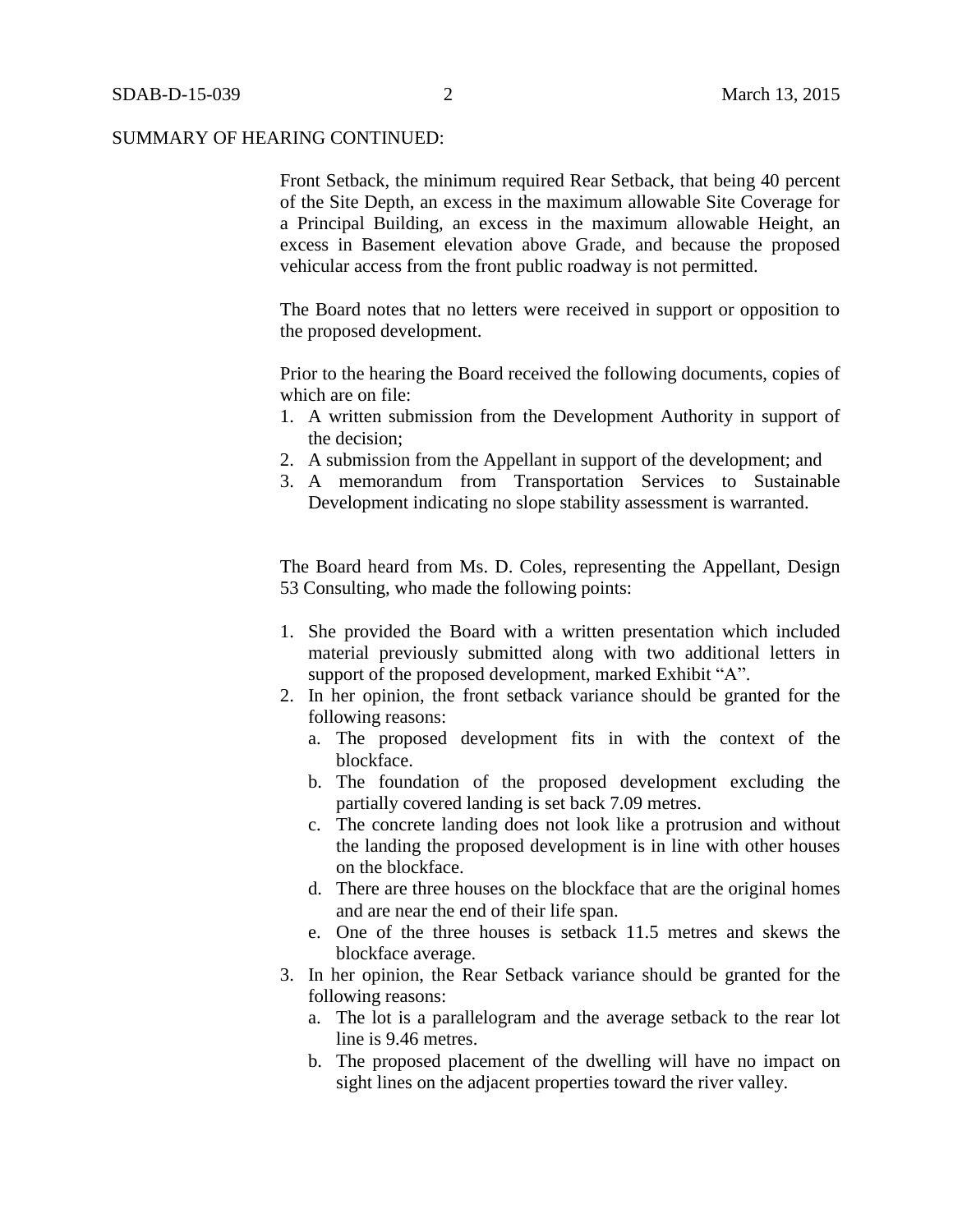- c. To comply with the minimum rear setback, the dwelling will be required to further encroach into the blockface average. In her opinion, the proposed location is the best solution.
- d. The slope percentage required for the front driveway to the belowgrade garage limits the location of the dwelling on the lot.
- e. There is a house on the blockface that is situated at a similar setback to the proposed development.
- 4. In her opinion, the variance in the front vehicular access should be granted for the following reasons:
	- a. Transportation Services has no concerns with the front access.
	- b. The excessive slope and lack of maintenance in the rear lane during the winter creates a hardship to access the property.
	- c. The rear lane is used by pedestrians and cyclists using the trails in the river valley.
	- d. The property owner wants to preserve the rear yard to keep the view of the river valley.
	- e. The 50 percent vehicular access from the front or flanking roadway is met if you do not account for the empty lots in the calculations.
- 5. In her opinion, the variance in the maximum allowable Height should be granted for the following reasons:
	- a. The design and massing of the proposed development is appropriate for the streetscape and the extra roof-top storey will be used for green technology, as shown in the photographs submitted.
	- b. The block is unique and does not fit in with the Strathcona Area Redevelopment Plan and the Mature Neighbourhood Overlay.
	- c. The Mature Neighbourhood Overlay limits development in the area inappropriately.
	- d. The roof-top storey will have an elevator shaft and a stairwell to access the mechanical area.
	- e. The roof-top storey will have no visual impact for pedestrians along the public sidewalk and neighbours, as shown in the photographs submitted.
	- f. The proposed development will have opaque glass railings and there will be no side windows on the roof top storey which will provide privacy on neighbouring properties.
	- g. The roof is flat and if the uppermost storey contained a gabled roof the excess in height would be allowed; however, a gabled roof will not fit in with the other developments in the area.
	- h. There are several houses on 99A Street that are over the maximum height allowed and are similar to the proposed development.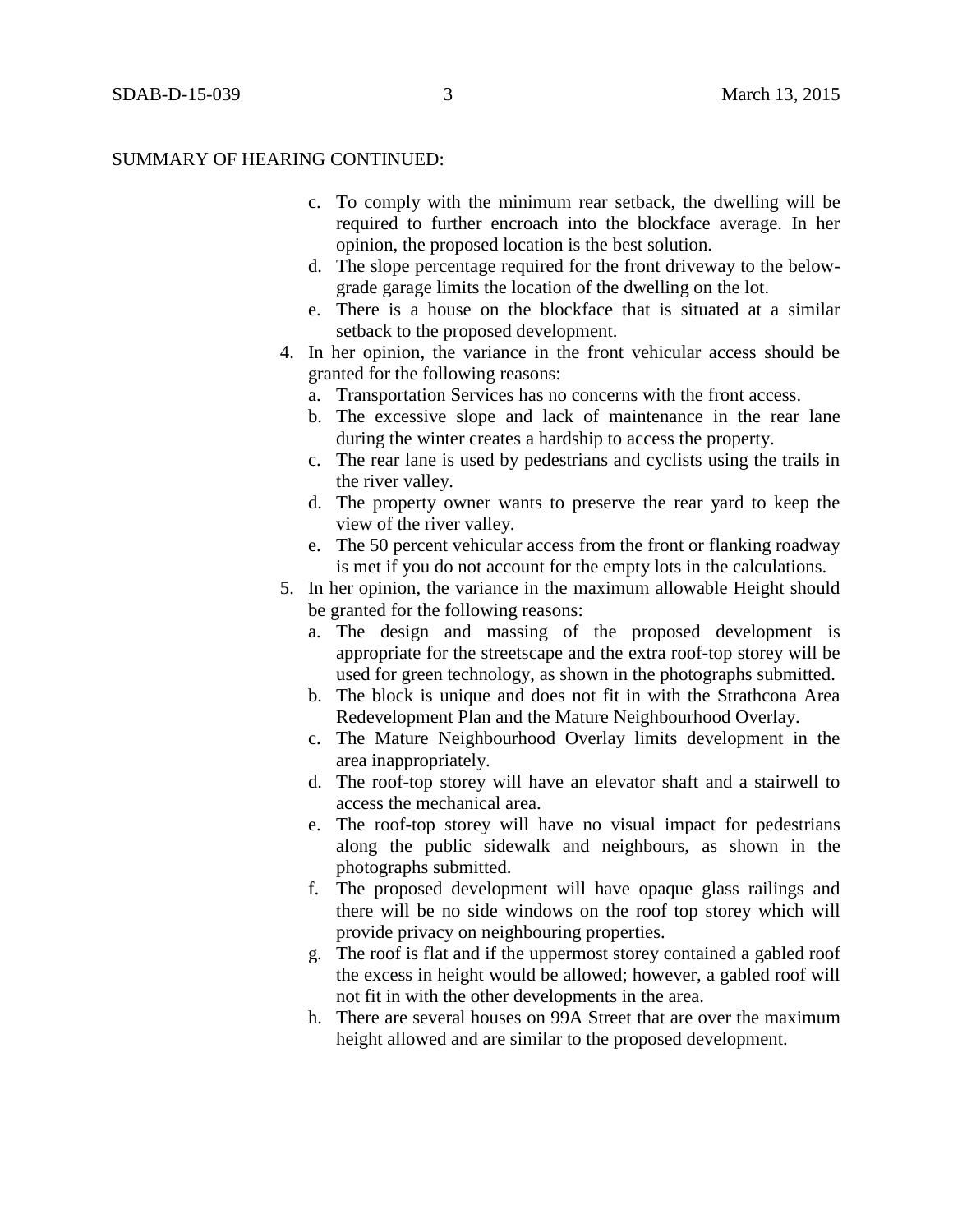- i. Transportation Services requires a 6 percent driveway slope over 4.5 metres in length for the below grade garage; therefore, the house has to be raised further out of the ground to increase the basement elevation height.
- j. There are other houses in the area that have higher basement elevations than what is allowed.
- 6. In her opinion, the variance in the maximum allowable site coverage should be granted for the following reasons:
	- a. There is discrepancy between her submission and the information from Sustainable Development with regard to the maximum allowable Site Coverage.
	- b. The site coverage includes two cantilevered sections that are 13 feet above grade and without the cantilevers; the site coverage will be 167.47 square metres.
	- c. This area is unique and it is difficult to comply with the regulations of the Mature Neighbourhood Overlay.
	- d. Exterior finishing of the front facade with color variations to break up the massing and height which makes the proposed development more appealing.
	- e. The rear deck will be more than 1.2 metres above grade and is therefore included in the maximum allowable site coverage.
	- f. She reviewed eleven letters from neighbouring property owners in support of the proposed development.
	- g. The proposed development will revitalize the area and add to the City tax base.
	- h. The proposed development is in keeping with the spirit and intents of the Mature Neighbourhood Overlay.

In response to questions by the Board, Ms. D. Coles provided the following information:

- 1. She confirmed that the railing on the rooftop will be opaque.
- 2. She confirmed that the two cantilever sections are walk-in closets.
- 3. She confirmed that the top floor includes a habitable area and not just a mechanical area.
- 4. The proposed deck adds to the site coverage.
- 5. If the variance in the front vehicular access is granted, the 50 percent average blockface regulation will be met.

The Board then heard from Mr. M. Compri, the property owner, who made the following points: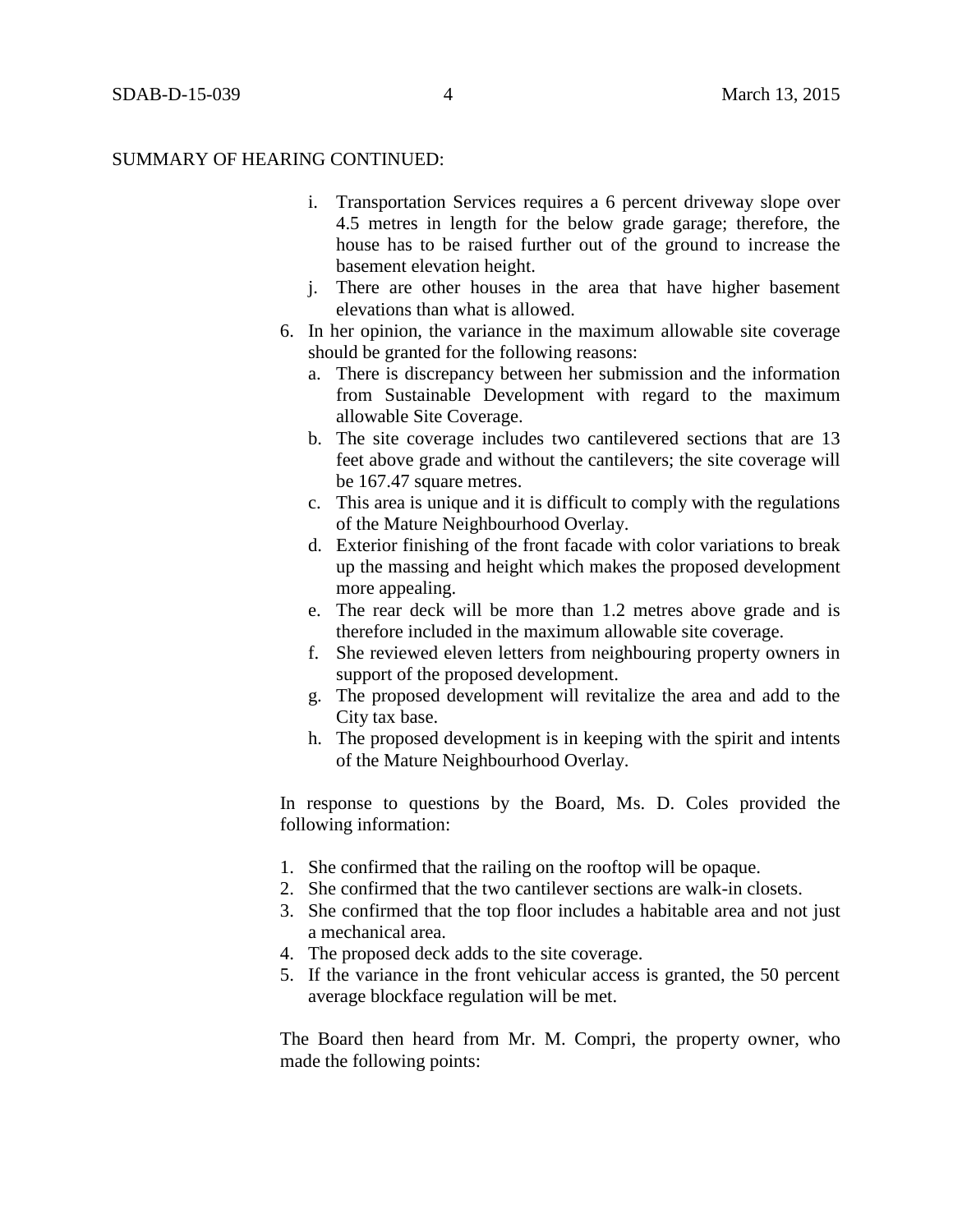- 1. He has consulted with Sustainable Development while working on the proposed design of the house.
- 2. He tried to make the proposed design to fit in with the regulations of the Edmonton Zoning Bylaw.
- 3. The height of sewer line connections along the street is not as consistent as in a new suburban neighbourhood and within this specific lot and development the footings need to be raised to maintain a minimum of a two percent slope from the proposed development to the sewer connection invert.
- 4. The flat roof allows the residents to view the green space in the river valley.
- 5. The roof top elevator access will accommodate visitors with accessibility needs.
- 6. There is a house on the street that was approved with a third storey and a gabled roof.
- 7. A flat roof reduces the peak and the height of the proposed development.
- 8. In his estimation, the height of the proposed development is similar to the two houses north of the subject Site which are 31.5 feet and 33 feet. The proposed house is 38.5 feet.
- 9. The house at the south end of the block is larger and will tower over the proposed development.
- 10. Opaque glass will be installed on the sides of the house to address privacy issues and massing effect.

The Board then heard from Mr. G. Robinson, representing the Sustainable Development Department, who made the following points:

- 1. He reviewed his submission that was provided to the Board.
- 2. The proposed development does not meet the required front setback based on either the setbacks of abutting properties or the blockface average.
- 3. The rear setback is measured from the rear lot line to the closest portion of the house.
- 4. The site area calculations were made based on the plot plan dated January 21, 2015.
- 5. He explained the discrepancy in the numbers for the overall area of the site.
- 6. With regard to front vehicular access, he stated that 6 of the 12 properties in this area will have front access if the subject development is approved.
- 7. If the proposed development had a pitched roof, it would still be over the maximum allowable height.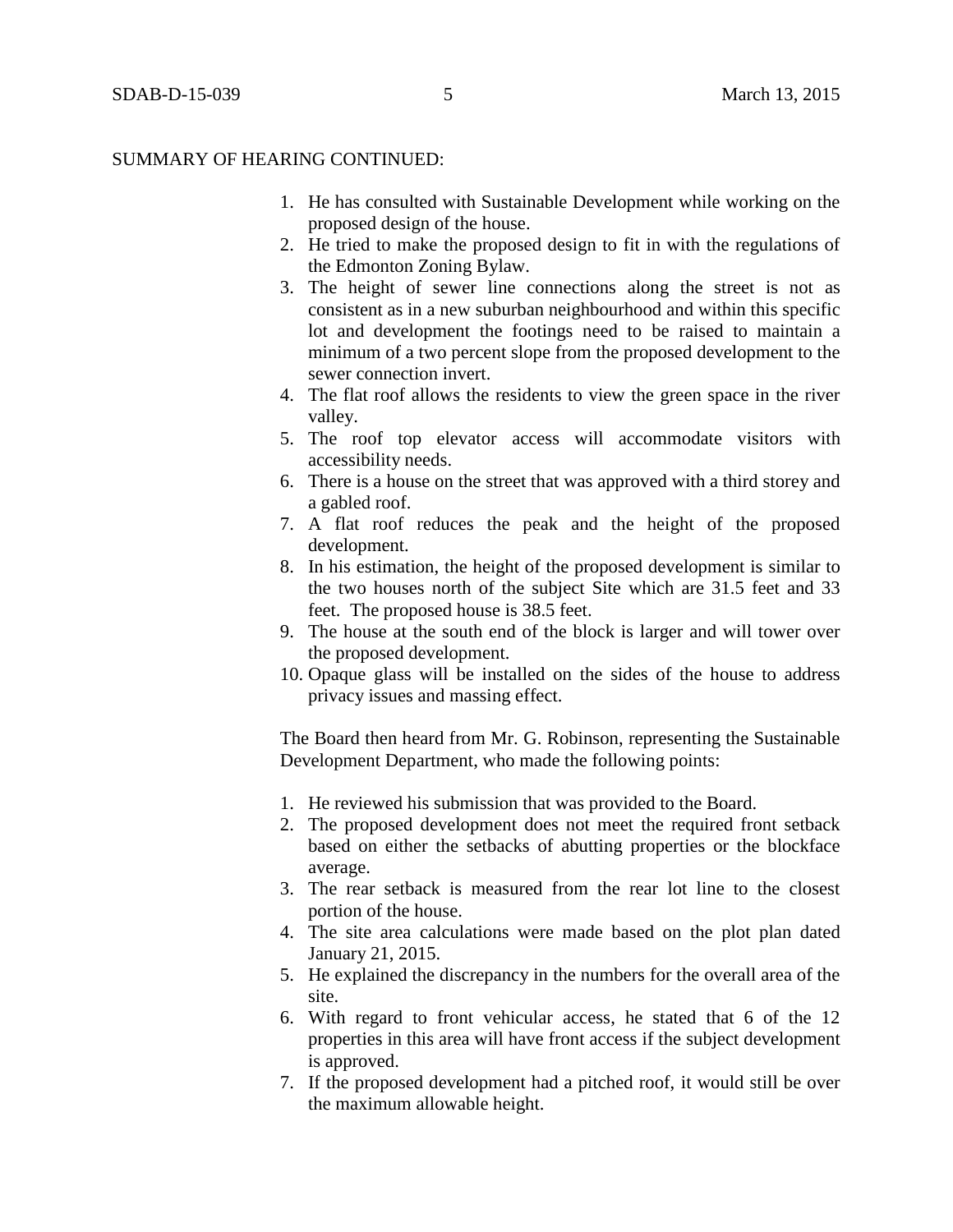- 8. The proposed development is considered a four storey development. However, if the house had a hipped roof it would be a three and a half storey house given the floor area of the roof-top storey.
- 9. He reviewed the points he used to establish the grade elevation and determined the elevation from grade to finished floor is 2.06 metres.
- 10. He stated that the City did not send letters to neighbouring property owners to collect their comments in the Mature Neighbourhood Overlay process as this was a refused application. The letters received in support of the proposed development were collected by the Appellant.

In response to questions by the Board, Mr. G. Robinson provided the following information:

- 1. He could not provide specific information regarding the sewer; however, he acknowledged that this could be a hardship to the property owner.
- 2. The proposed development is an enclave which might not be well suited to application of the Strathcona Area Redevelopment Plan and Mature Neighbourhood Overlay; however, the development was reviewed against that context. The Appellant should apply to have the property rezoned or exempted from the Mature Neighbourhood Overlay rather than seeking approval for the proposed variances from the SDAB.
- 3. The front setback is calculated from the most forward point of the house that is located one metre above grade.
- 4. This lot is flat but the entire blockface is sloped and the retaining wall shown in the photographs submitted will be in keeping with other dwellings along the blockface.
- 5. If there is a sewer invert issue and the finished floor could not be lowered he recommends that the rooftop floor be limited to a mechanical use to reduce the overall height of the development.

The Board then heard from Mr. R. Mykitiuk, who made the following points:

- 1. He is a neighbouring property owner in support of the proposed development.
- 2. He owns the house north of the subject site that was referred to.
- 3. He confirmed that the height of his house is approximately 38 feet.
- 4. There are other houses in the area that have front vehicular access.
- 5. He stated that the dilapidated properties in the area take away from new developments in the area.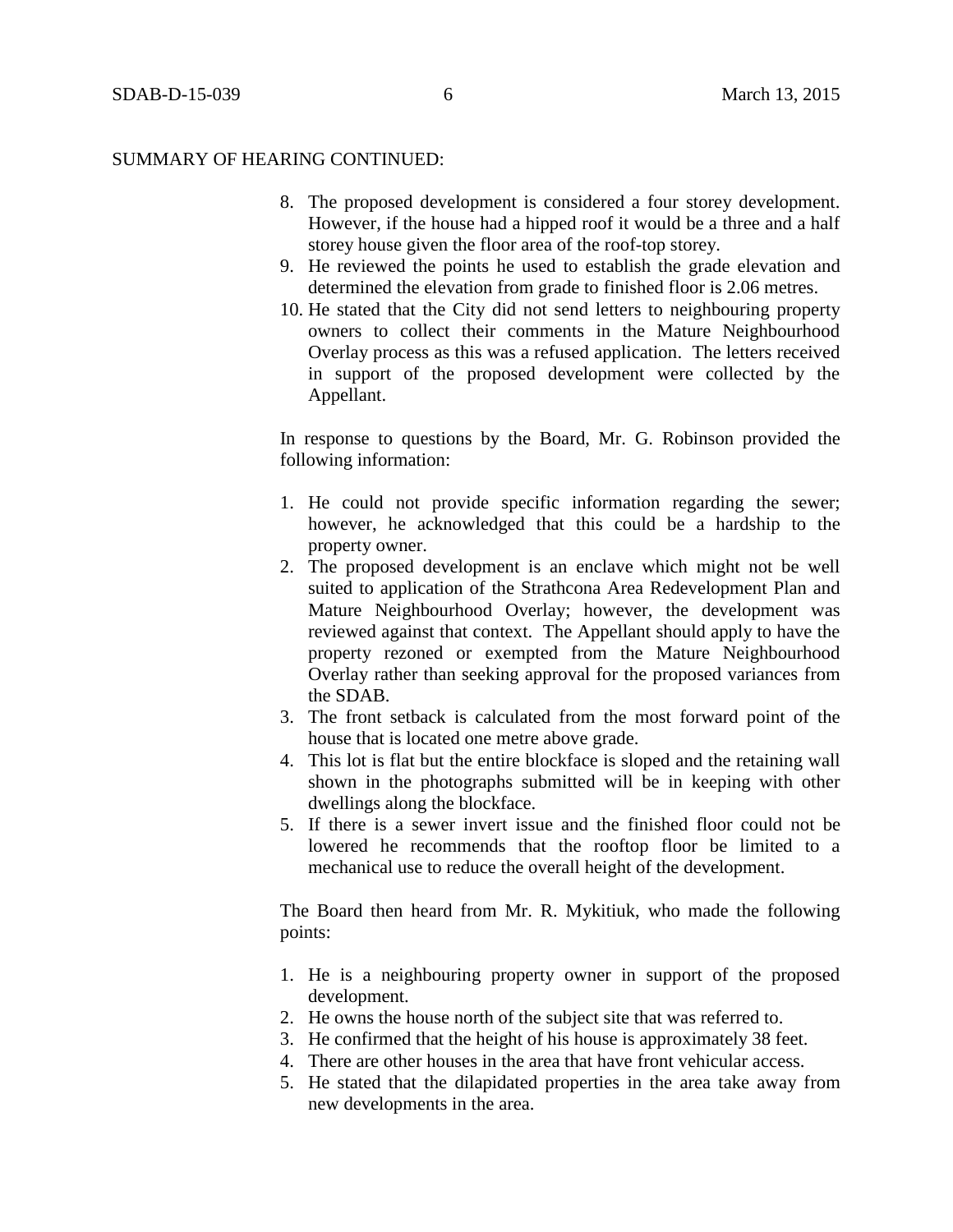6. The proposed development will be similar to his house and fits in well with the area.

In response to questions by the Board, Mr. R. Mykitiuk provided the following information:

1. He is not aware of any rezoning that may take place in the area.

In rebuttal, Ms. D. Coles and Mr. M. Compri made the following points:

- 1. The sewer governs the location of the foundation and the building cannot go further into the ground.
- 2. The proposed development fits in with the streetscape where many houses have front vehicular access.
- 3. He has paid a substantial amount of money for the lot and a smaller house on this property will not be economically viable.
- 4. There is difficulty for vehicles to maneuver in the rear lane.
- 5. The house at the end of the block has flanking vehicular access that may affect the average.
- 6. They could not provide any evidence about the sewer line invert specific to this property.

#### DECISION:

that the appeal be ALLOWED and the DEVELOPMENT GRANTED subject to the following conditions:

The Board grants the following variances to permit the following deficiencies and excesses:

1. Section 814.3(1) The Front Setback shall be consistent within 1.5 metres of the Front Setback on Abutting Lots and with the general context of the blockface.

Required Front Setback: 5.64 metres Proposed Front Setback: 4.71 metres Deficiency: 0.93 metres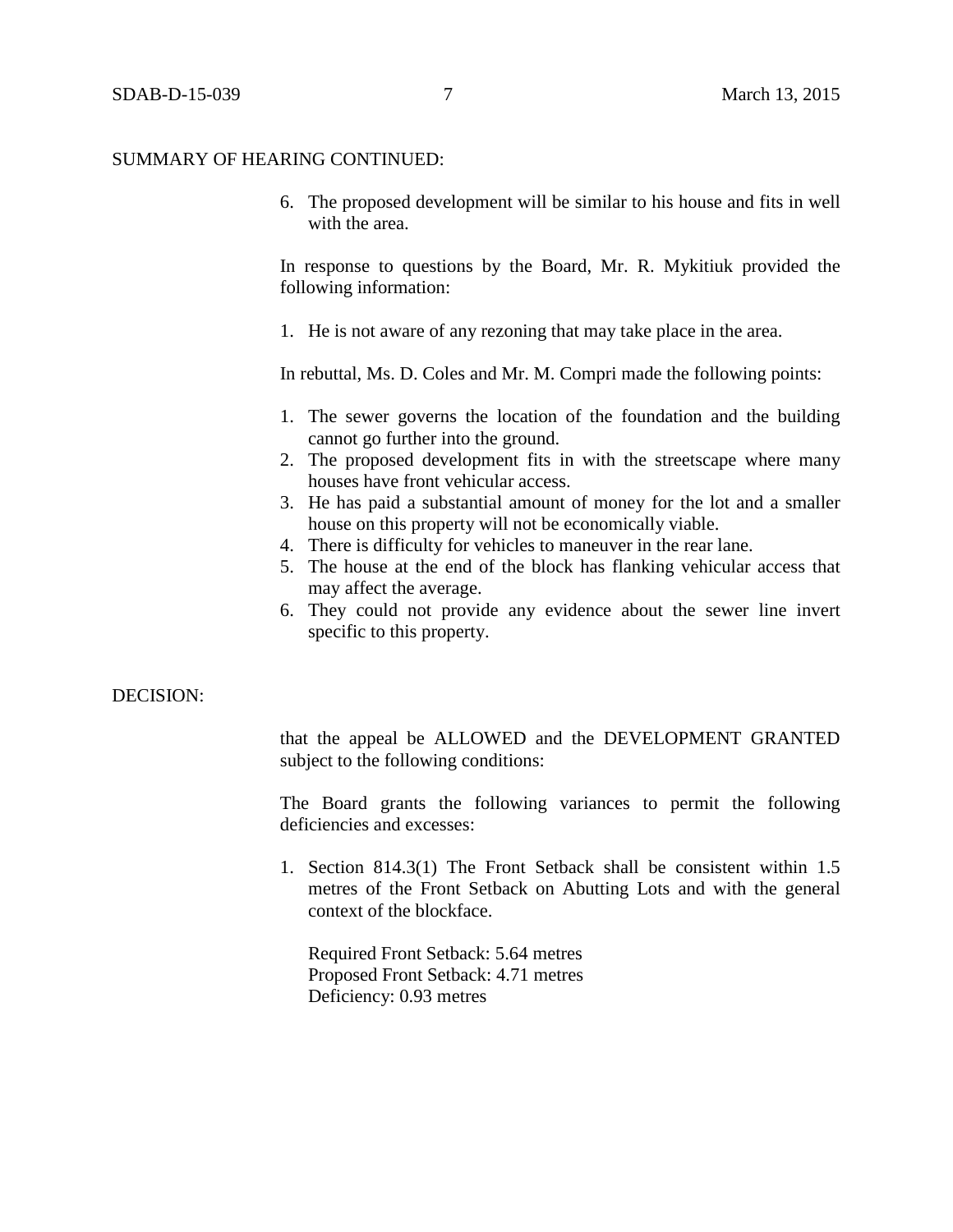2. Section 814.3(5) The minimum Rear Setback shall be 40 percent of Site depth.

Required Rear Setback: 15.13 metres Proposed Rear Setback: 8.96 metres Deficiency: 6.17 metres

3. Section 814.3(13) The maximum Height shall not exceed 8.6 metres nor 2 1/2 Storeys.

Maximum permitted Height: 8.60 metres Proposed Height from Average Grade to the highest point of the roof: 11.71 metres Deficiency: 3.11 metres

Maximum Storeys allowed: 2 and a half Proposed Storeys: 4 Excess: 1.5 Storeys

4. Section 814.3(16) The Basement elevation of structures of two or more Storeys in Height shall be no more than 1.2 m above Grade. The Basement elevation shall be measured as the distance between Grade level and the floor of the first Storey.

Average Grade: 30.29 metres Finished Floor: 32.35 metres Maximum permitted: 1.20 metres Proposed elevation: 2.06 metres Excess: 0.86 metres

5. Section 140.4(10) Maximum Site Coverage for Principal building with attached Garage for Single Detached and Duplex Housing with a Site area 300 square metres or greater shall be 40 percent.

Site area: 374.30 square metres Maximum Site Coverage: 149.72 square metres Proposed: 169.76 square metres Deficiency: 20.04 square metres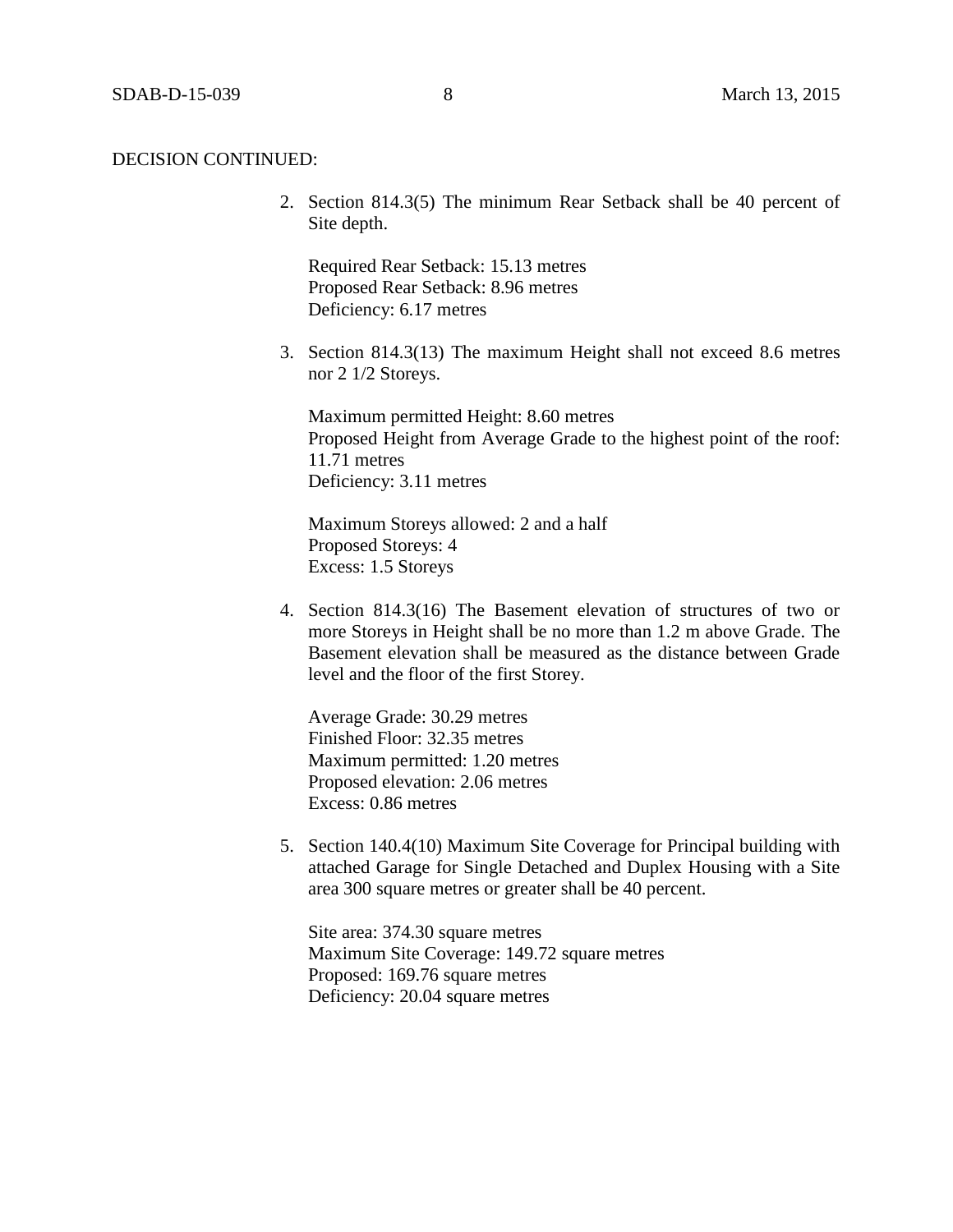The Board waives the following:

- 1. Section 814.3(10) Regardless of whether a Site has existing vehicular access from the front or flanking public roadway, there shall be no such access where an abutting Lane exists and
	- a. a Treed Landscaped Boulevard is present along the roadway adjacent to the property line;
	- b. the Site Width is less than 15.5 metres; or
	- c. fewer than 50 percent of principal Dwellings on the blockface have vehicular access from the front or flanking roadway.

Existing Site Width: 10.06 metres

The proposed development is approved subject to the following conditions:

- 1. The proposed development shall be constructed in accordance with the stamped and approved drawings.
- 2. Any future deck development greater than 0.6m (2ft) in height will require development and building permit approvals.
- 3. Any future deck enclosure or cover requires a separate development and building permit approval.
- 4. The proposed Basement development(s) shall NOT be used as an additional Dwelling. Proposed wet bar shall only be used by the household which uses the principal kitchen on the main floor. A Secondary Suite shall require a new development permit application.
- 5. All yards, visible from a public roadway other than a lane, shall be seeded or sodded within eighteen (18) consecutive months of the issuance of an Occupancy Certificate for the development. Alternative forms of landscaping may be substituted for seeding or sodding as specified in Section 55.2(4)(b).
- 6. The area hard surfaced for a driveway, not including the area used for a walkway, shall comply with Section 54.6 of the Zoning Bylaw 12800.
- 7. Except for the hard surfacing of driveways and/or parking areas approved on the site plan for this application, the remainder of the site shall be landscaped in accordance with the regulations set out in Section 55 of the Zoning Bylaw 12800.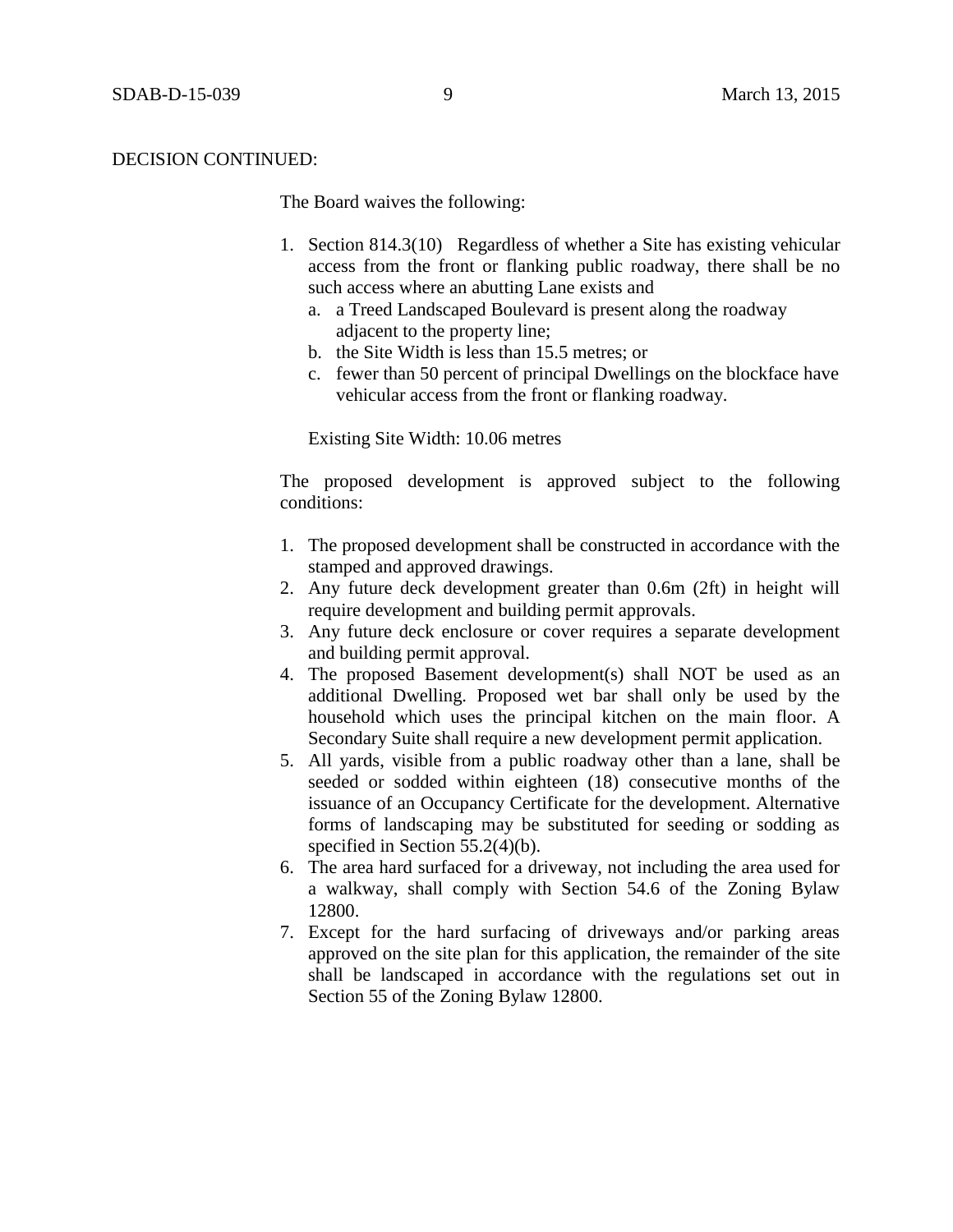- 8. Notwithstanding the Landscaping regulations of Section 55 of this Bylaw, where new development consists of replacement or infill within areas of existing housing, Landscaping shall be implemented as a component of such new development in order to replace vegetation removed during construction or to reinforce an established Landscaping context in the area (Ref. Sect. 140.4(16)).
- 9. Lot grades must match the Engineered approved lot grading plans for the area. Contact Drainage Services at 780-496-5500 for lot grading inspection inquiries.
- 10. The Single Detached dwelling including driveway shall be located in accordance with the stamp approved site plan.

Transportation Conditions (Enclosures I and II)

- 1. The proposed 5.6 metres residential access to 99A Street, located 1.2 metres from the south property line, is acceptable to Transportation Services and must be constructed as a private crossing access to current City of Edmonton standards. The owner/applicant must obtain a crossing permit, available from Sustainable Development, 5<sup>th</sup> Floor, 10250 - 101 Street.
- 2. The underground driveway ramp must not exceed a slope of 6 percent for a minimum distance of 4.5 metres inside the property line and the ramp must be at grade at the property line. The proposed ramp slope submitted by the applicant, as shown on Enclosure II is acceptable to Transportation Services.
- 3. The proposed retaining walls bordering the underground driveway/parkade ramp, must not exceed a height of 0.3 metres for a distance of 3 metres from the property line and no portion of the wall may encroach onto road right-of-way. Should the owner/applicant wish to increase this height adequate sight line data must be provided to ensure vehicles can exit safely.
- 4. There may be utilities within road right-of-way not specified that must be considered during construction. .The owner/applicant is responsible for the location of all underground and above ground utilities and maintaining required clearances as specified by the utility companies. Alberta One-Call (1-800-242-3447) and Shaw Cable (1-866344-7429; [www.digshaw.ca\)](http://www.digshaw.ca/) should be contacted at least two weeks prior to the work beginning to have utilities located. Any costs associated with relocations and/or removals shall be at the expense of the owner/applicant.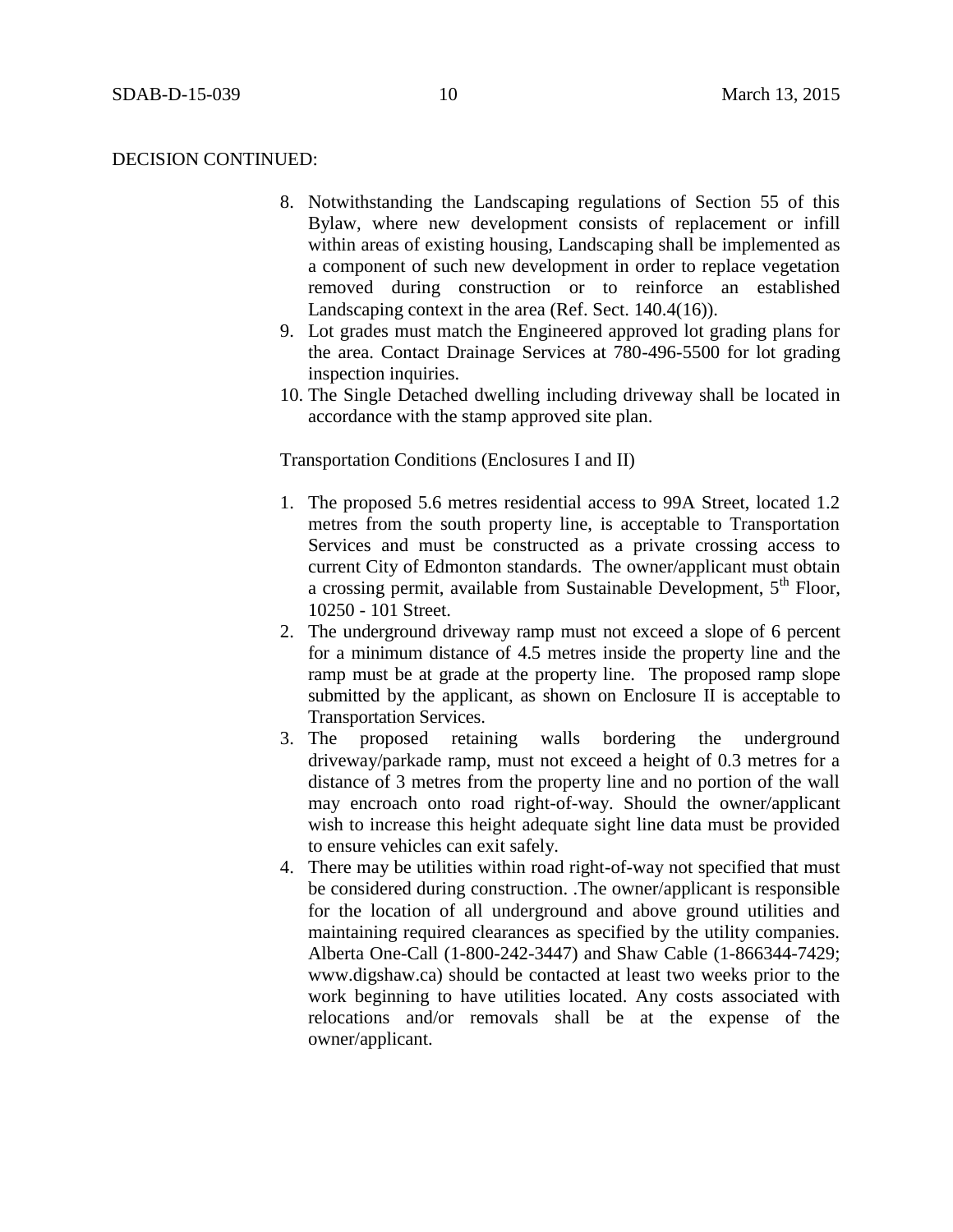- 5. Any hoarding or construction taking place on road right-of-way requires an OSCAM (On-Street Construction and Maintenance) permit. The owner or Prime Contractor must apply for an OSCAM (On-Street Construction and Maintenance) permit. The owner or Prime Contractor must apply for an OSCAM online at: *htip://www.edmonton.ea/bylaws\_licences/licences\_pennits/oscam-permitrequestaspx*
- 6. Any alley, sidewalk or boulevard damage occurring as a result of construction traffic must be restored to the satisfaction of Transportation Services, as per Section 15.5(f) of the Zoning Bylaw. The alley, sidewalks and boulevard will be inspected by Transportation Services prior to construction, and again once construction is complete. All expenses incurred for repair are to be borne by the owner.

### Advisements:

- 1. The applicant is advised that more than a 12 percent difference in the ramp slope may result in vehicles "bottoming out" at the break-over point.
- 2. The applicant is advised that reconstruction of the sidewalk on 99A Street would be supported with the redevelopment of the site. The applicant may contact Mohammed Bashar (780-496-1799) for more information on sidewalk construction requirements.

## Geotechnical Advisement:

The developer and owner should be aware that site-specific geotechnical investigation and inspections by qualified geotechnical personnel would reduce uncertainty and risk relative to the proposed development and the design and construction of the foundations for the proposed structure. Moreover, the property is located within a low level terrace of the North Saskatchewan River Valley with the presence of alluvial soils and potentially higher groundwater levels, which could pose additional geotechnical design and construction challenges.

A relatively large three-storey house structure with basement development is proposed within a constrained site footprint relative to adjacent properties. Should development be approved to proceed, the applicant must be aware that they are fully responsible to mitigate all geotechnical risks to the development and surrounding properties and structures.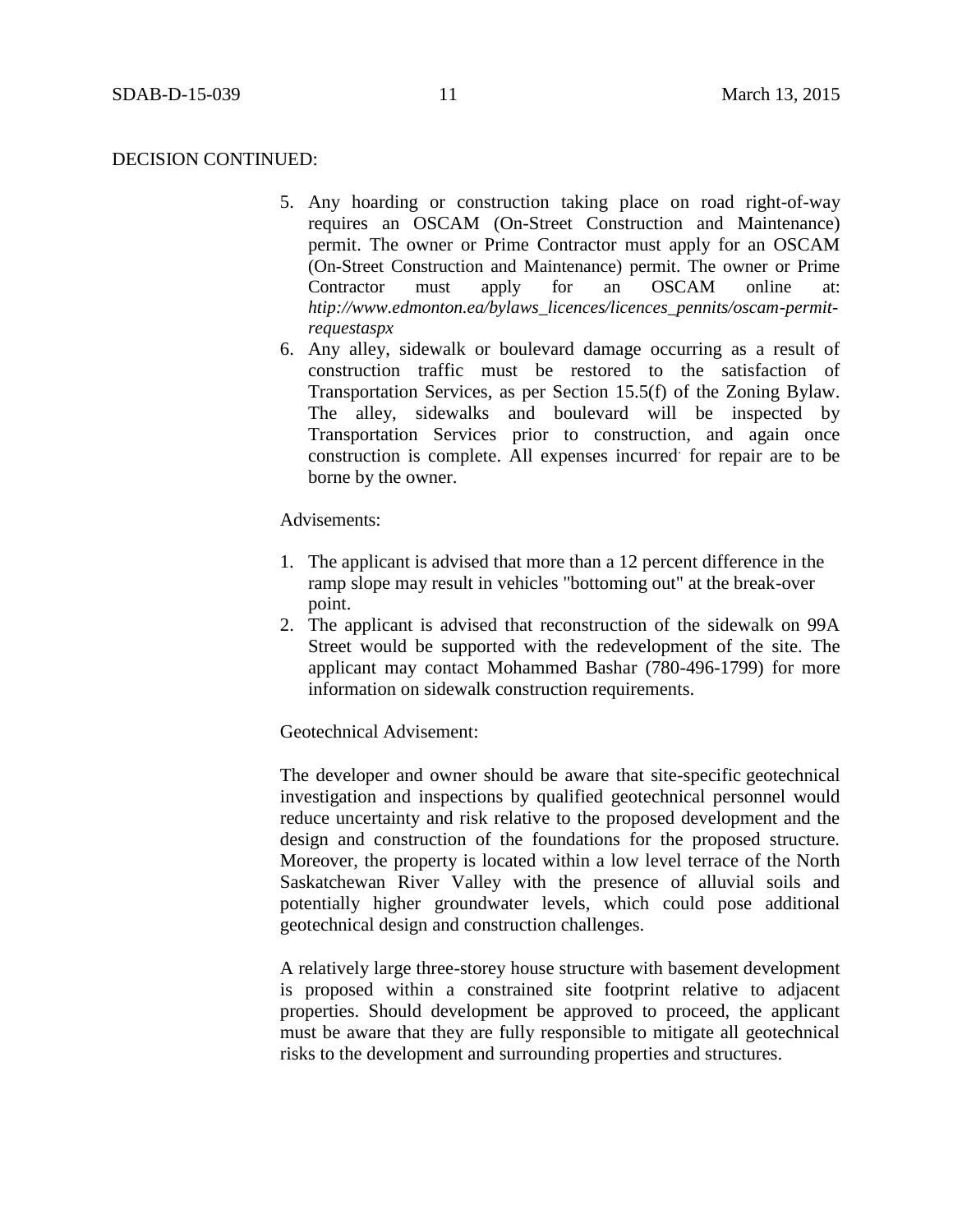Notably, all design and construction measures including retaining structures and any proposed temporary shoring to support the basement excavation must suitably protect neighbouring properties, structures and infrastructure from any adverse impacts during construction.

Notes:

The applicant is advised that there may be complications in obtaining a Development Permit for a future covered or uncovered deck because of excess in Site Coverage.

The applicant should also be aware that site-specific geotechnical investigation would reduce uncertainty and risk relative to the design and construction of the proposed development.

Transportation Services advises that a curb crossing permit is required, available from Sustainable Development, 5th Floor, 10250-101 Street.

An approved Development Permit means that the proposed development has been reviewed only against the provisions of the Edmonton Zoning Bylaw. It does not remove obligations to conform with other legislation, bylaws or land title instruments such as the Municipal Government Act, the ERCB Directive 079, the Edmonton Safety Codes Permit Bylaw or any caveats, covenants or easements that might be attached to the Site. (Reference Section 5.2).

Unless otherwise stated, all above references to section numbers refer to the authority under the Edmonton Zoning Bylaw 12800.

#### REASONS FOR DECISION:

The Board finds the following:

- 1. The proposed development is a Permitted Use in the RF3 Small Scale Infill Development Zone.
- 2. The area where the subject property is located is a unique residential enclave and differs significantly from the rest of the Strathcona neighbourhood and other mature neighbourhoods in the City. In this regard, the Appellant has demonstrated that redevelopment in this area is architecturally unique and the design, character and appearance of redeveloped properties are not typical of other areas within the Mature Neighbourhood Overlay.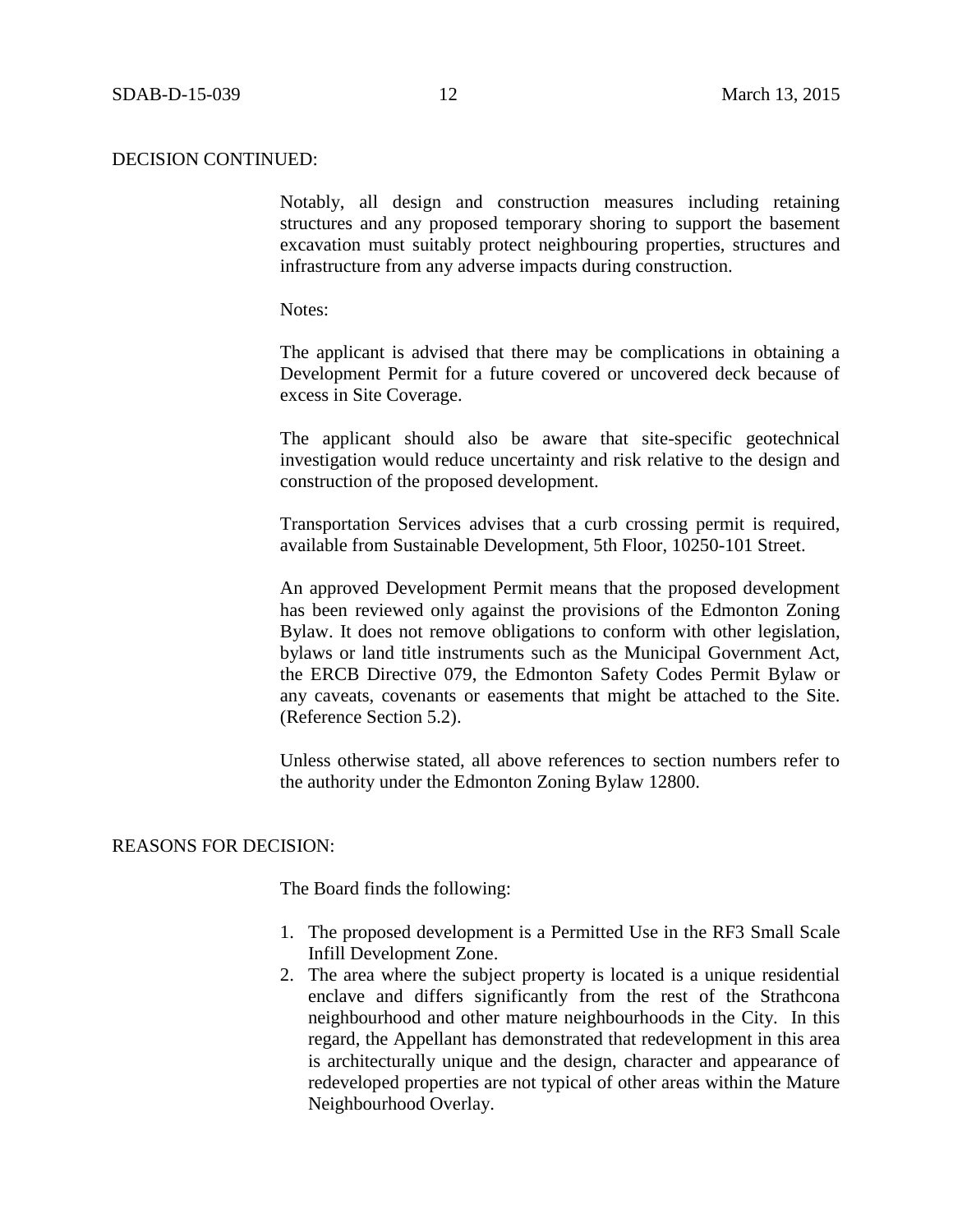### REASONS FOR DECISION CONTINUED:

- 3. Based on the evidence provided regarding the Front Setback, the Board noted that the proposed development is deficient by 0.93 metres from the blockface average regulation when measured to the front entrance landing of the development. The Board has determined that the front entrance landing is not covered and a cantilevered projection forms part of the stepped access to this property. The Board accepts that if the Front Setback was measured from the front wall of the Dwelling it would have a Front Setback of 6.05 metres and be in compliance with the required blockface average Setback.
- 4. Based on the evidence submitted, the Rear Setback of 8.96 metres complies with the regulations in the underlying RF3 Small Scale Infill Development Zone, which would be applicable if not for inclusion in the Mature Neighbourhood Overlay.
- 5. The Board accepts the evidence submitted that the location of the existing sewer invert may be at a level that does not allow the design of the foundation to be lower than what is proposed and may have an influence on the overall Height of this development.
- 6. Based on the evidence submitted, the Board finds that the use of the current rooftop area precludes it from exemption of Height calculation under Section 52.1 of the Edmonton Zoning Bylaw. This uppermost floor has a habitable space and is therefore a Storey.
- 7. Based on the evidence submitted with respect to Height, the Board accepts that if this home was built with a more traditional gable roof it may comply with the Height requirement measured from Grade to mid-roof but may actually be higher at the peak.
- 8. The Board accepts the submission of a neighbouring property owner that the Height of their home is approximately 38 feet from Grade to top of the roof which is approximately the same Height as the proposed development.
- 9. Based on the evidence submitted by the Appellant with respect to sight lines to the uppermost floor and given its small, recessed footprint, the Board has determined that the overall Height of this development is consistent with this specific neighbourhood and appears to not have an impact on neighbouring properties nor the pedestrian characteristics of this area.
- 10. The Board accepts the Development Authority's calculation that indicates the Height difference between the Finished Floor and Grade is 2.06 metres which is greater than the maximum allowable of 1.83 metres making the Basement a Storey as per Section 6.1(98) of the Edmonton Zoning Bylaw.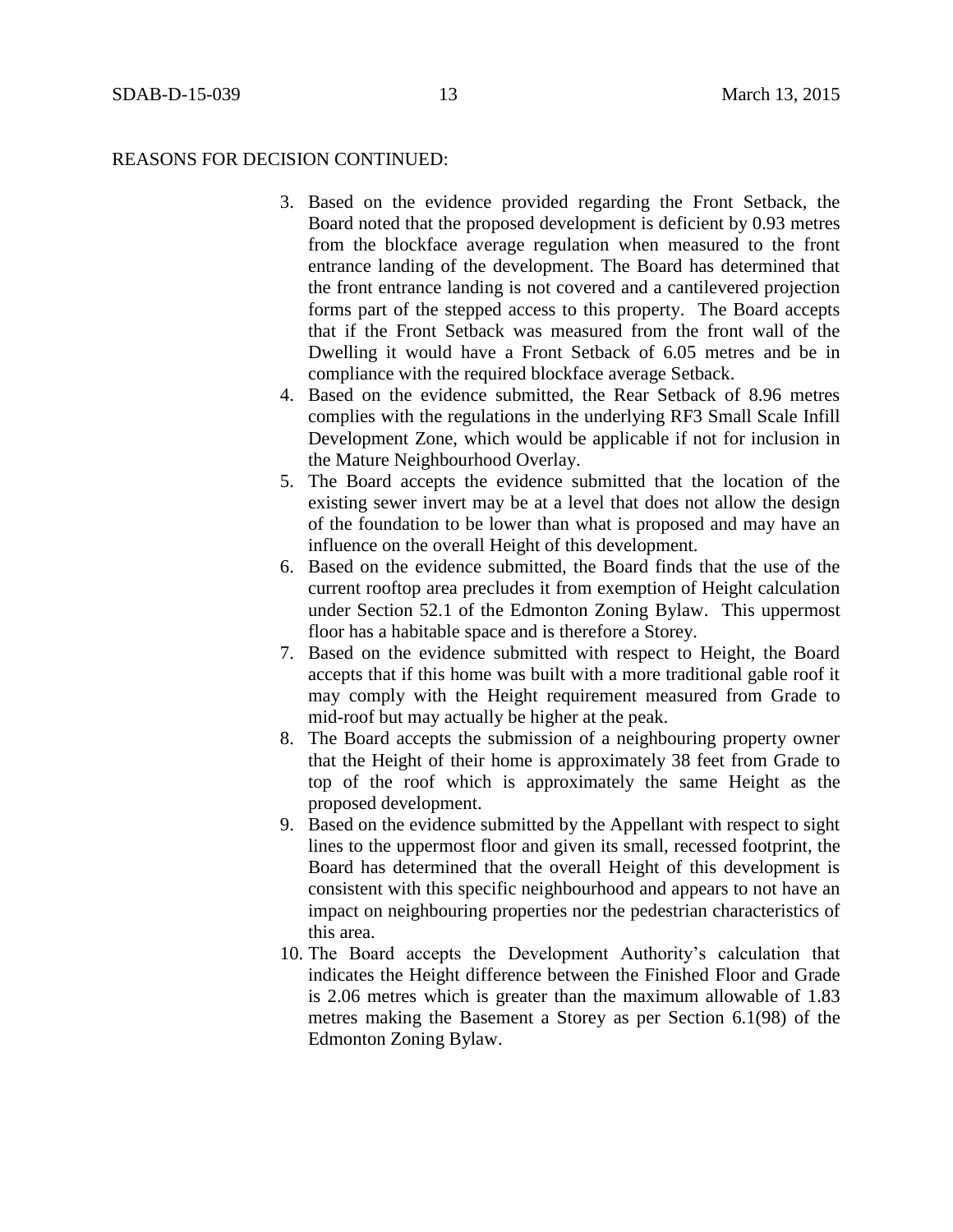#### REASONS FOR DECISION CONTINUED:

- 11. Based on the evidence submitted, the Board notes that the proposed development is technically a 4 Storey structure, due to the 0.23 metres excess differential between the Finished Floor of the lowest floor and Grade and the presence of habitable space (in addition to stairwell access and mechanical areas) for the uppermost floor. However, it visually presents as a 3 Storey structure.
- 12. Based on the evidence provided the Board noted that the 9 front steps indicated on the subject plan is typical and similar to the two other developments located north of the subject property and therefore has the same appearance as this particular street.
- 13. Based on the evidence submitted, a significant amount of the 20.04 square metres excess in the Site Coverage is due to the deck that is over 1.0 metres in Height and therefore is included in the Site Coverage calculation.
- 14. Based on the evidence submitted, there are a minimum of five similar developments that have been recently constructed which include front drive access and therefore, the subject development will not be uncharacteristic of the area.
- 15. Based on the evidence submitted, the Board has determined that the development meets the requirement contained in Section 814.3(10)(c) as 50 percent of principal Dwellings on the blockface have vehicular access from the front or flanking roadway.
- 16. Allowing vehicular access from the front of the subject site will preserve the accessibility to the river valley park system.
- 17. The design, character and appearance of the proposed development will set a higher standard when compared to the older existing housing stock.
- 18. The opaque glass railing on the rooftop Storey will mitigate the massing effect and serves as a privacy screening.
- 19. The neighbour that would be most affected by the excess in Height, being that to the immediate north is in support of the proposed development, and ten other property owners in the immediate neighbourhood stated their support for the proposed development, four of which were in attendance at the hearing.
- 20. No letters were received in opposition to the proposed development and no one appeared in opposition at the hearing.
- 21. Based on the above, it is the opinion of the Board, that the proposed development will not unduly interfere with the amenities of the neighbourhood nor materially interfere with or affect the use, enjoyment or value of neighbouring parcels of land.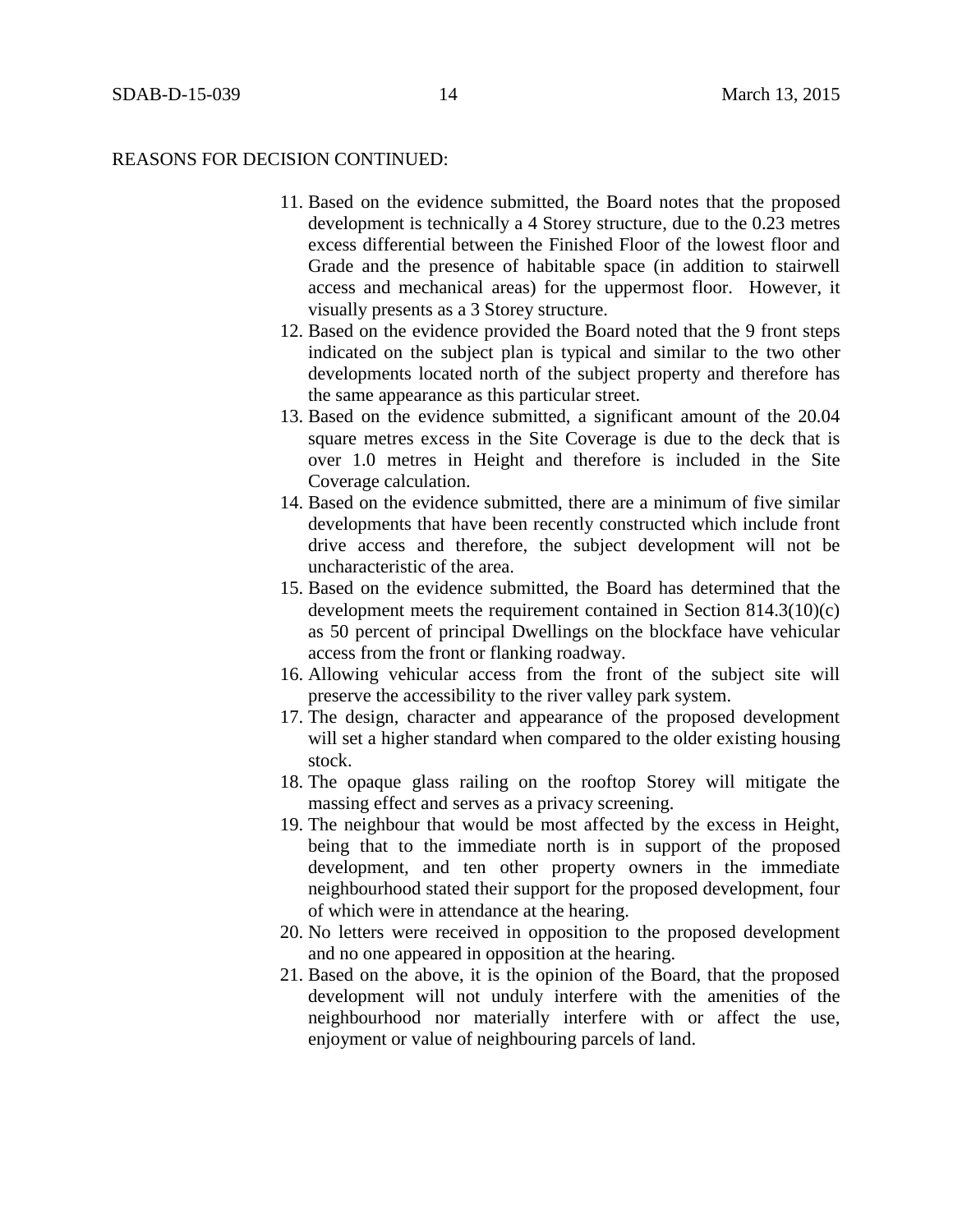## **IMPORTANT INFORMATION FOR APPLICANT/APPELLANT**

- 1. **THIS IS NOT A BUILDING PERMIT.** A Building Permit must be obtained separately from the Sustainable Development Department, located on the 5th Floor, 10250 – 101 Street, Edmonton.
- 2. When an application for a Development Permit has been approved by the Subdivision and Development Appeal Board, it shall not be valid unless and until any conditions of approval, save those of a continuing nature, have been fulfilled.
- 3. A Development Permit shall expire and shall no longer be valid after one year from the date of approval of the Permit, if no construction has been initiated. However, if the permit holder is unable to proceed pending a court decision involving the proposed development, time shall not run until such proceedings are finally completed. For further information, refer to Section 22 of the Edmonton Zoning Bylaw, 12800.
- 4. Notwithstanding clause (3) above, if a Building Permit is issued for the development within the twelve month period, the Development Permit issued therefore shall not lapse unless and until the Building Permit so issued is cancelled or allowed to lapse by virtue of work not having commenced within the statutory minimum period.
- 5. This decision may be appealed to the Alberta Court of Appeal on a question of law or jurisdiction under Section 688 of the Municipal Government Act, R.S.A. 2000, c. M-26. If the Subdivision and Development Appeal Board is served with notice of an application for leave to appeal its decision, such notice shall operate to suspend the Development Permit.
- 6. When a decision on a Development Permit application has been rendered by the Subdivision and Development Appeal Board, the enforcement of that decision is carried out by the Sustainable Development Department, located on the 5th Floor, 10250 – 101 Street, Edmonton.

Mr. V. Laberge, Presiding Officer SUBDIVISION AND DEVELOPMENT APPEAL BOARD

CC:

NOTE: Citizens can call 311, 24-hours a day, every day of the year for access to City of Edmonton information, programs and services.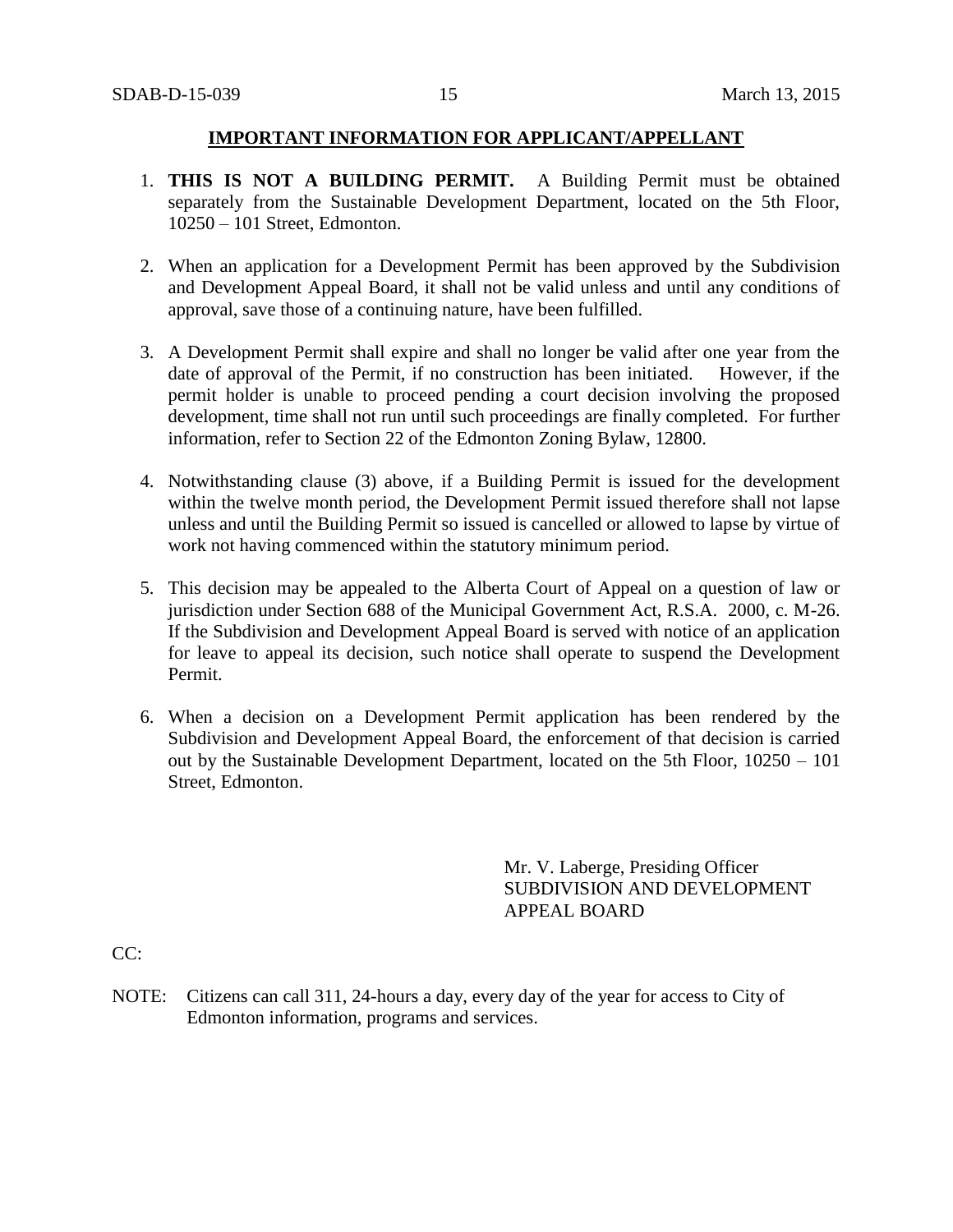# *Edmonton Subdivision and Development Appeal Board*

Churchill Building 10019 - 103 Avenue NW Edmonton, AB T5J 0G9 Phone: 780-496-6079 Fax: 780-496-8175 Email: sdab@edmonton.ca Web: www.edmontontribunals.ca

# **SDAB-D-15-040**

Application No. 162237902-001

An appeal by Lessard Community League VS Play Care Daycare Ltd. to Change a portion of an existing Religious Assembly Use to a Childcare Service (Out of School Care - 3 employees, 31 children), on Plan 7722037 Blk 12 Lot 46, located at 6104 - 172 Street NW, was TABLED TO MARCH 18, 2015.